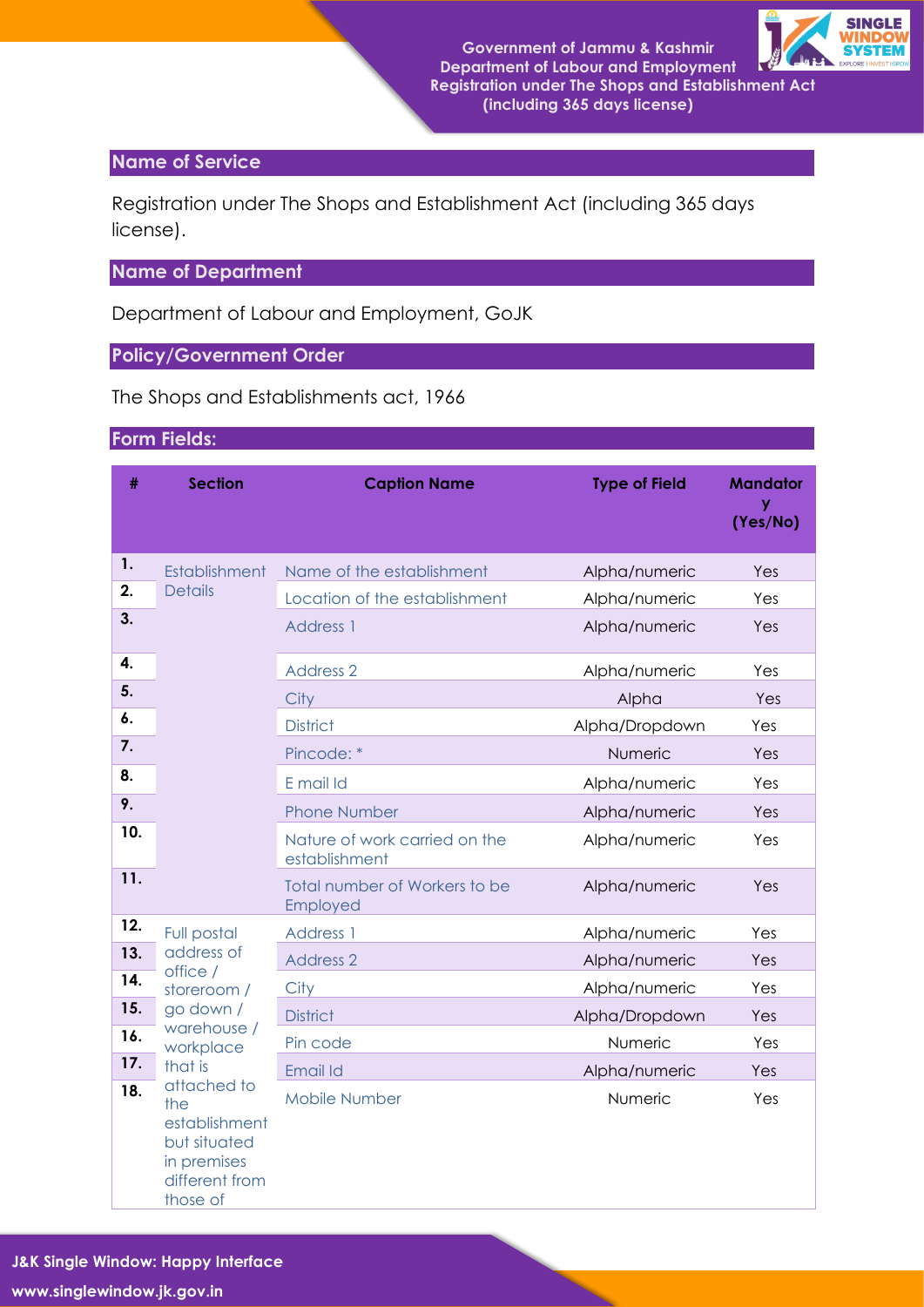**Government of Jammu & Kashmir Department of Labour and Employment Registration under The Shops and Establishment Act** 

**(including 365 days license)**



| #   | <b>Section</b>                                      | <b>Caption Name</b>                   | <b>Type of Field</b> | <b>Mandator</b><br>v<br>(Yes/No) |  |
|-----|-----------------------------------------------------|---------------------------------------|----------------------|----------------------------------|--|
|     | establishment                                       |                                       |                      |                                  |  |
|     | (if any)                                            |                                       |                      |                                  |  |
| 19. | Partner/Mem<br>ber/Director/<br><b>Share Holder</b> | <b>Full Name</b>                      | Alpha/numeric        | <b>No</b>                        |  |
| 20. | Information, if<br>any                              | Father's / Husband's Full Name        | Alpha/numeric        | <b>No</b>                        |  |
| 21. | communicati                                         | <b>Address 1</b>                      | Alpha/numeric        | <b>No</b>                        |  |
| 22. | <b>on</b>                                           | <b>Address 2</b>                      | Alpha/numeric        | <b>No</b>                        |  |
| 23. |                                                     | City                                  | Alpha/numeric        | <b>No</b>                        |  |
| 24. |                                                     | <b>District</b>                       | Alpha/Dropdown       | <b>No</b>                        |  |
| 25. |                                                     | Pin code                              | Numeric              | <b>No</b>                        |  |
| 26. |                                                     | Email Id                              | Alpha/numeric        | No                               |  |
| 27. |                                                     | <b>Contact Number</b>                 | Numeric              | <b>No</b>                        |  |
| 28. | Name,<br>designation                                | <b>Full Name</b>                      | Alpha/numeric        | Yes                              |  |
| 29. | and<br>permanent                                    | <b>Father's / Husband's Full Name</b> | Alpha/numeric        | Yes                              |  |
| 30. | address of<br>employer                              | <b>Address 1</b>                      | Alpha/numeric        | Yes                              |  |
| 31. | (Manager,<br>agent or any<br>other                  | <b>Address 2</b>                      | Alpha/numeric        | Yes                              |  |
| 32. | personal who<br>is the                              | City                                  | Alpha/numeric        | Yes                              |  |
| 33. | immediate in<br>charge of the                       | <b>District</b>                       | Alpha/Dropdown       | Yes                              |  |
| 34. | general<br>managemen<br>t of control                | Pincode                               | Numeric              | Yes                              |  |
| 35. |                                                     | <b>Email Id</b>                       | Alpha/numeric        | Yes                              |  |
| 36. |                                                     | <b>Contact Number</b>                 | Numeric              | Yes                              |  |
| 37. |                                                     | <b>Full Name</b>                      | Alpha/numeric        | <b>No</b>                        |  |
| 38. |                                                     | Father's / Husband's Full Name        | Alpha/numeric        | <b>No</b>                        |  |
| 39. |                                                     | <b>Address 1</b>                      | Alpha/numeric        | <b>No</b>                        |  |
| 40. |                                                     | <b>Address 2</b>                      | Alpha/numeric        | <b>No</b>                        |  |
| 41. |                                                     | City                                  | Alpha/numeric        | <b>No</b>                        |  |
| 42. |                                                     | <b>District</b>                       | Alpha/Dropdown       | No                               |  |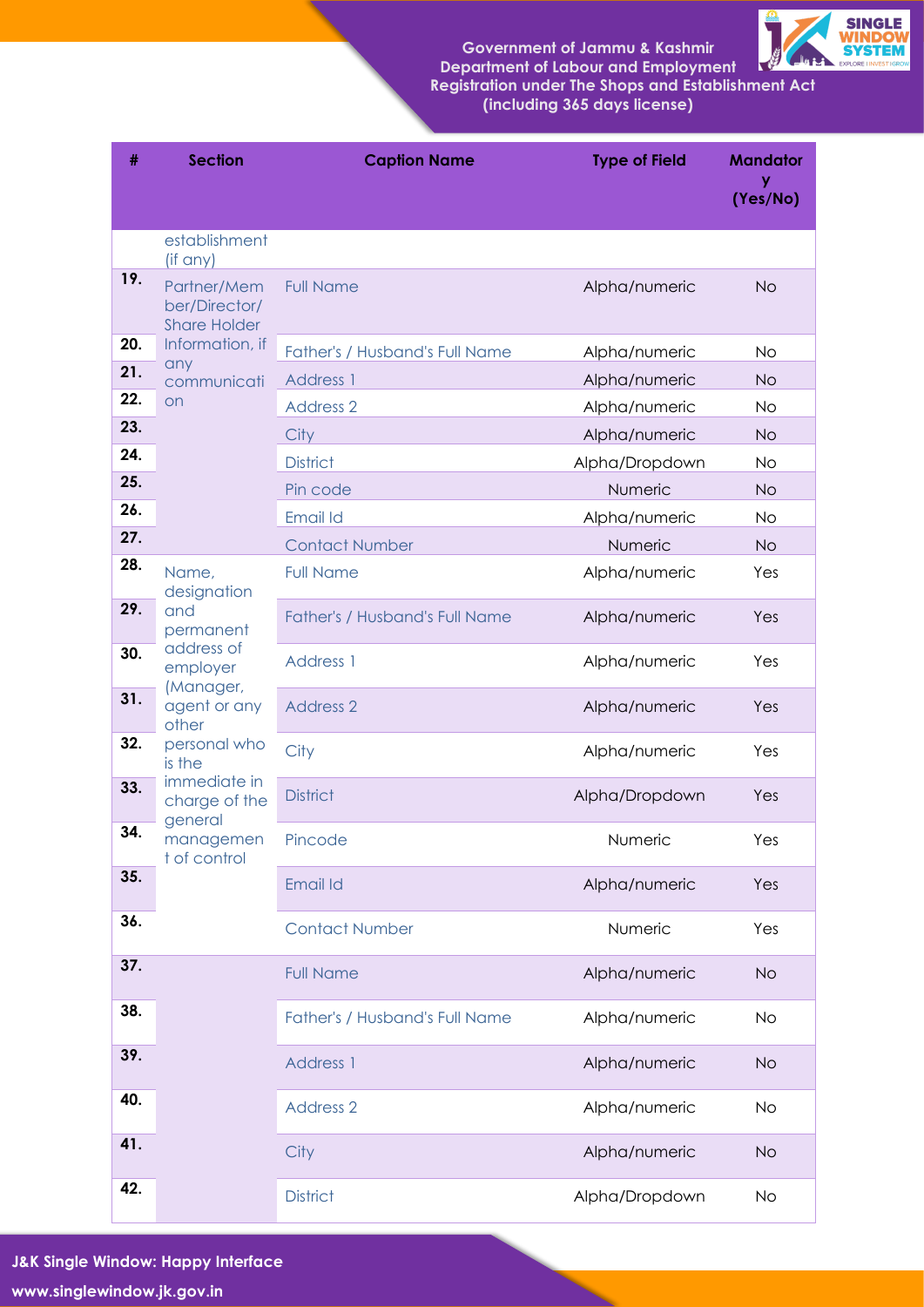**Government of Jammu & Kashmir Department of Labour and Employment Registration under The Shops and Establishment Act** 





| #   | <b>Section</b>               | <b>Caption Name</b>                                                                                                                             | <b>Type of Field</b>                      | <b>Mandator</b><br>(Yes/No) |  |  |
|-----|------------------------------|-------------------------------------------------------------------------------------------------------------------------------------------------|-------------------------------------------|-----------------------------|--|--|
| 43. | Particulars of<br>members of | Pin code                                                                                                                                        | Numeric                                   | <b>No</b>                   |  |  |
| 44. | employer's<br>family in the  | Email Id                                                                                                                                        | Alpha/numeric                             | <b>No</b>                   |  |  |
| 45. | establishment<br>, if any    | <b>Contact Number</b>                                                                                                                           | Numeric                                   | <b>No</b>                   |  |  |
| 46. | <b>Other Details</b>         | Name of the other persons<br>occupying positions of<br>management of employees<br>engaged in confidential capacity,<br>comma separated (if any) | Alpha/numeric                             | <b>No</b>                   |  |  |
| 47. |                              | Category of the Shop /<br>Establishment                                                                                                         | Dropdown                                  | Yes                         |  |  |
| 48. |                              | Nature of Business*                                                                                                                             | Alpha/numeric                             | Yes                         |  |  |
| 49. |                              | Number of employees                                                                                                                             | Calculator                                | Yes                         |  |  |
| 50. |                              | <b>Registration Period</b>                                                                                                                      | Radio Button and<br><b>Fee Calculator</b> |                             |  |  |
| 51. |                              | Name of the day of week on which<br>weekly holiday will be observed (in<br>case or shops and commercial<br>establishment only)                  | Dropdown                                  | <b>No</b>                   |  |  |
| 52. | <b>Documents</b>             | <b>Rent Deed / Affidavit</b>                                                                                                                    | <b>Upload Option</b>                      | Yes                         |  |  |
| 53. |                              | Photograph of the Employer                                                                                                                      | <b>Upload Option</b>                      | Yes                         |  |  |
| 54. |                              | Aadhaar Card / Election Card /<br>Driving License of Principal<br>Employer                                                                      |                                           |                             |  |  |
| 55. |                              | Partnership Deed, if applicable                                                                                                                 |                                           |                             |  |  |
| 56. |                              | Photograph of Business Premises /<br>Unit                                                                                                       |                                           |                             |  |  |
| 57. |                              | <b>GST Certificate or any other</b><br>registration from competitive<br>authority, if applicable                                                | <b>Upload Option</b>                      | Yes                         |  |  |
| 58. |                              | Supporting documents, if any                                                                                                                    | <b>Upload Option</b>                      | <b>No</b>                   |  |  |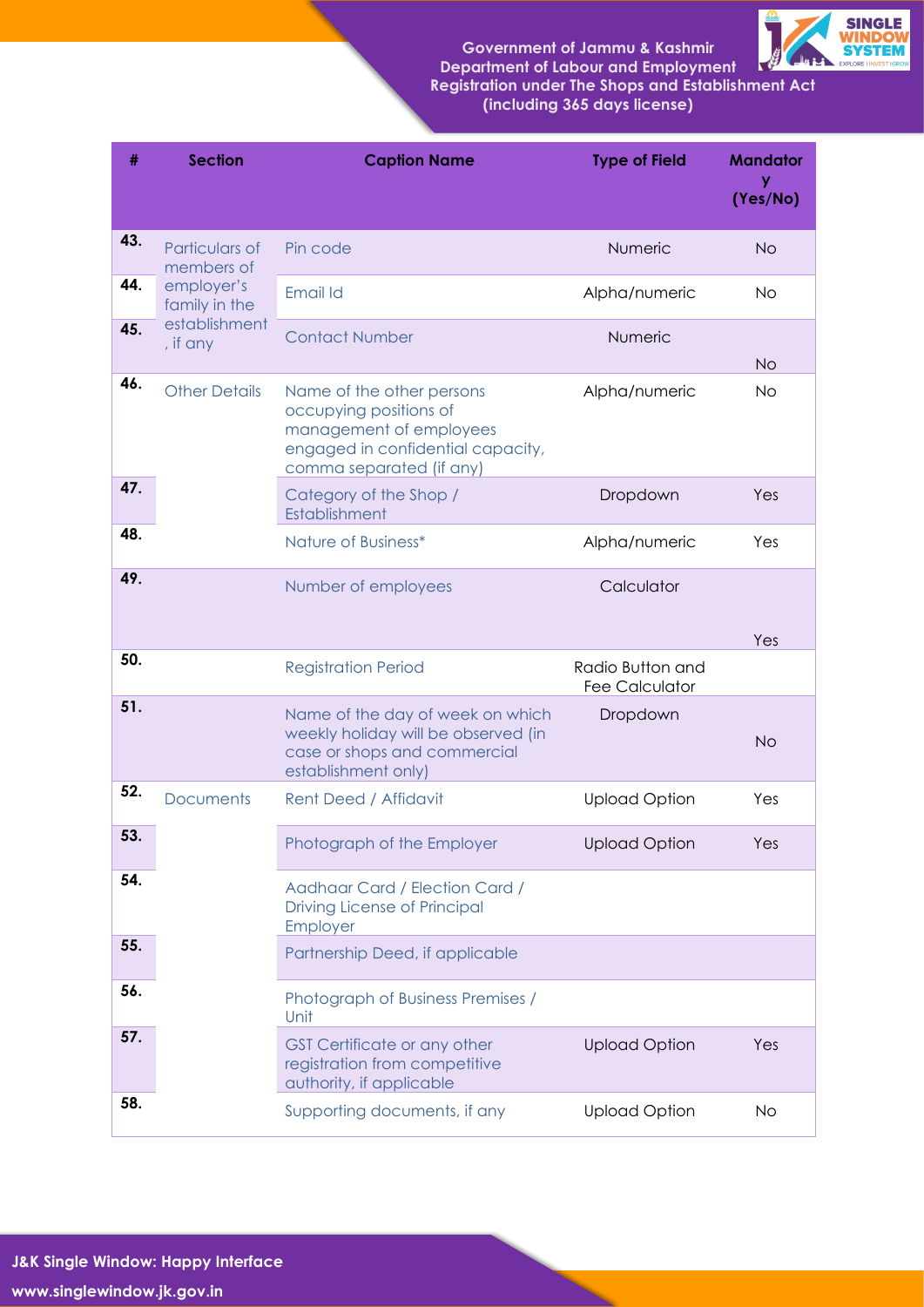**Government of Jammu & Kashmir Department of Labour and Employment Registration under The Shops and Establishment Act (including 365 days license)**



## **Appendix**

|                          |                                                                                                                                                                                                                                                                     |             | <b>FORM "A"</b>             |                                                                                    |  |  |  |  |
|--------------------------|---------------------------------------------------------------------------------------------------------------------------------------------------------------------------------------------------------------------------------------------------------------------|-------------|-----------------------------|------------------------------------------------------------------------------------|--|--|--|--|
| 01.                      | Name of the Establishment, if any<br>(in block letters)                                                                                                                                                                                                             |             |                             |                                                                                    |  |  |  |  |
| 02.                      |                                                                                                                                                                                                                                                                     |             |                             |                                                                                    |  |  |  |  |
| 03.                      | Situation of Office, Store Room, Go down,<br>Ware House or work place if any attached<br>to the establishment but situated premises                                                                                                                                 |             |                             |                                                                                    |  |  |  |  |
| 04.                      | Category of the Establishment i.e. whether<br>(a) Shop (b) Commercial Establishment<br>(c) Residential Hotel, Restaurant or Eating House<br>(d) Theater or other place of public amusement or establishment.                                                        |             |                             |                                                                                    |  |  |  |  |
|                          | S.No. Name & Parentage                                                                                                                                                                                                                                              | Designation | Permanent<br><b>Address</b> | Name of Interest whether<br>Partner/Member/Director<br>Share Holder.               |  |  |  |  |
| 05.<br>06.<br>07.<br>08. | Name, Designation and Permanent Address<br>of Employer (manager, agent or any other<br>person) who is in the immediate chare of<br>Particulars of members of employer family<br>in Establishment as defined in Section 2(S)<br><b>Name</b><br>Age<br>1.<br>2.<br>3. | <b>Sex</b>  |                             | <b>Relation with Employer</b>                                                      |  |  |  |  |
|                          | Name of other persons occupying position<br>of management of employees engaged in<br>confidential capacity if any.<br><b>Name of Employee</b><br>Adults<br>Children<br>Total                                                                                        | Male        | <b>Female</b>               | Total                                                                              |  |  |  |  |
| 09)                      | Name of day of the week on which weekly<br>holiday will be observed (in case of Shops                                                                                                                                                                               |             |                             |                                                                                    |  |  |  |  |
| 10.                      | Details of remittance enclose copy of Challan<br>Name of Challan                                                                                                                                                                                                    |             | Challan No. & Dated Amount  |                                                                                    |  |  |  |  |
|                          | Place<br>Date                                                                                                                                                                                                                                                       |             |                             | Signature of Proprietor/Manager/<br>Secretary/Managing Director of Person Incharge |  |  |  |  |